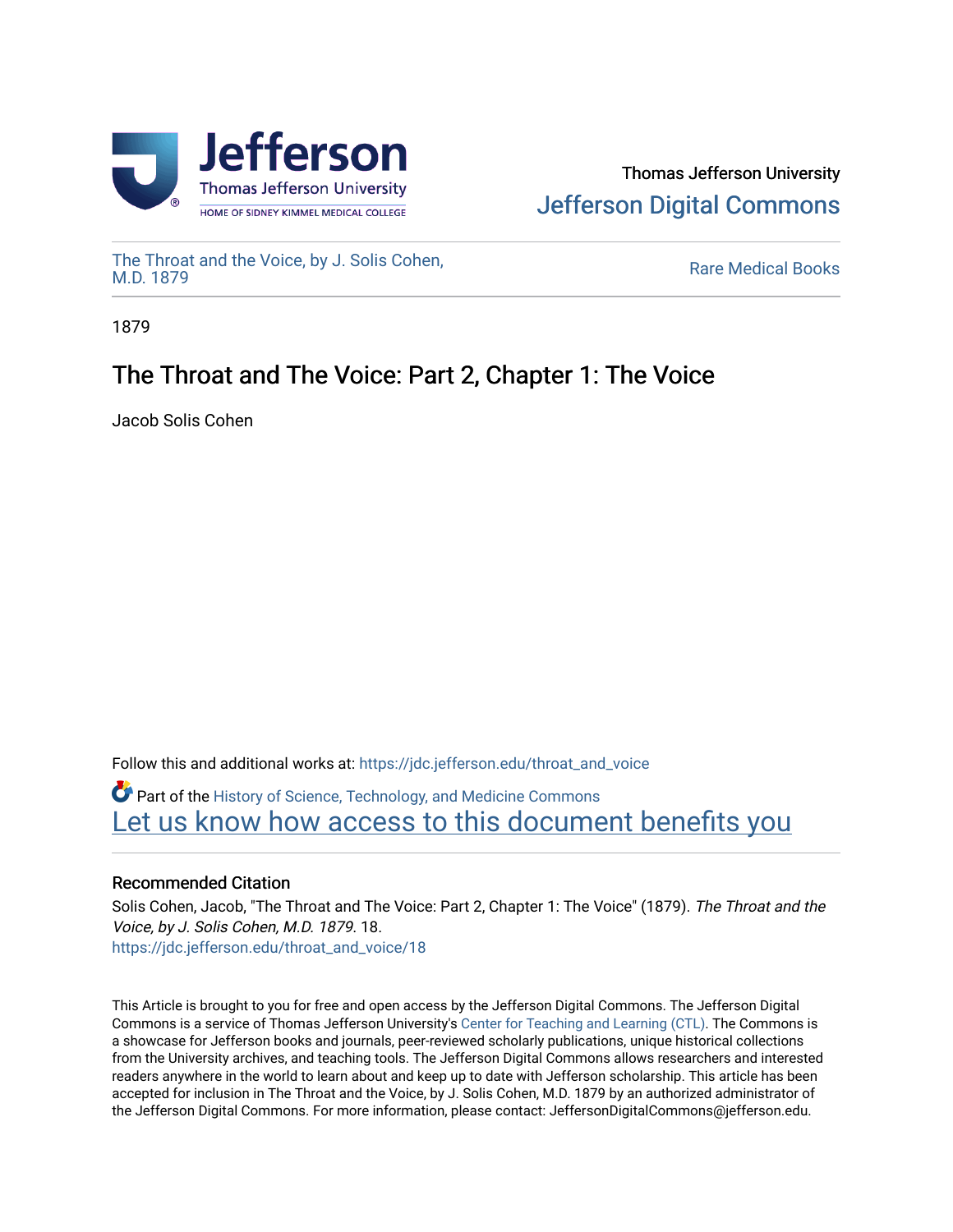#### 86 *THE THROAT AND THE VOICE.*

the mouth be kept open during the process, and all movements of swallowing avoided. With fluids of proper temperature and density, these precautions will almost always secure the individual from injury, unless there is some deformity, congenital or from disease, or an unnaturally large orifice to the vent-tube of the ear-drum.

•

•

When there is an offensive odor from the retained masses of phlegm and mucus, a disinfectant should be added to the cleansing solution. These ablutions should form an essential part of the daily toilet, as much so as a resort to the tooth-brush or the washbasin.

Cases of naso-pharyngeal catarrh kept up by the presence of foreign bodies, tumors in the nasal passages or dead bone, will not get well until after the removal of these sources of irritation.

## PART II. **THE VOICE.**

#### CHAPTER I.

#### VOICE.

THE VOICE is the sound generated in the larynx at the upper part of the air-passage, by the rapid at the upper part of the air-passage, by the rapid vibration of the edges of two membranous bands, stretched transversely over the top of the windpipe, from before backward and slightly downward. A delicate elliptic space **Fig. V.—Diagram**  $\frac{1}{2}$  of the Vocal Bands is left between the two vocal bands as Adjusted for Pho-(Fig. V. ); and the air from the lungs, **nation, or Voice.** 

as it escapes forcibly through this contracted passage, strikes the edges of these bands with a force which sets them vibrating. The sound started in the air-tube by this vibration is the voice. During ordinary respiration, these vocal bands are



i. r. Vocal Bands.

widely separated behind, so as to present a large trianguloid space between their edges for the uninter-